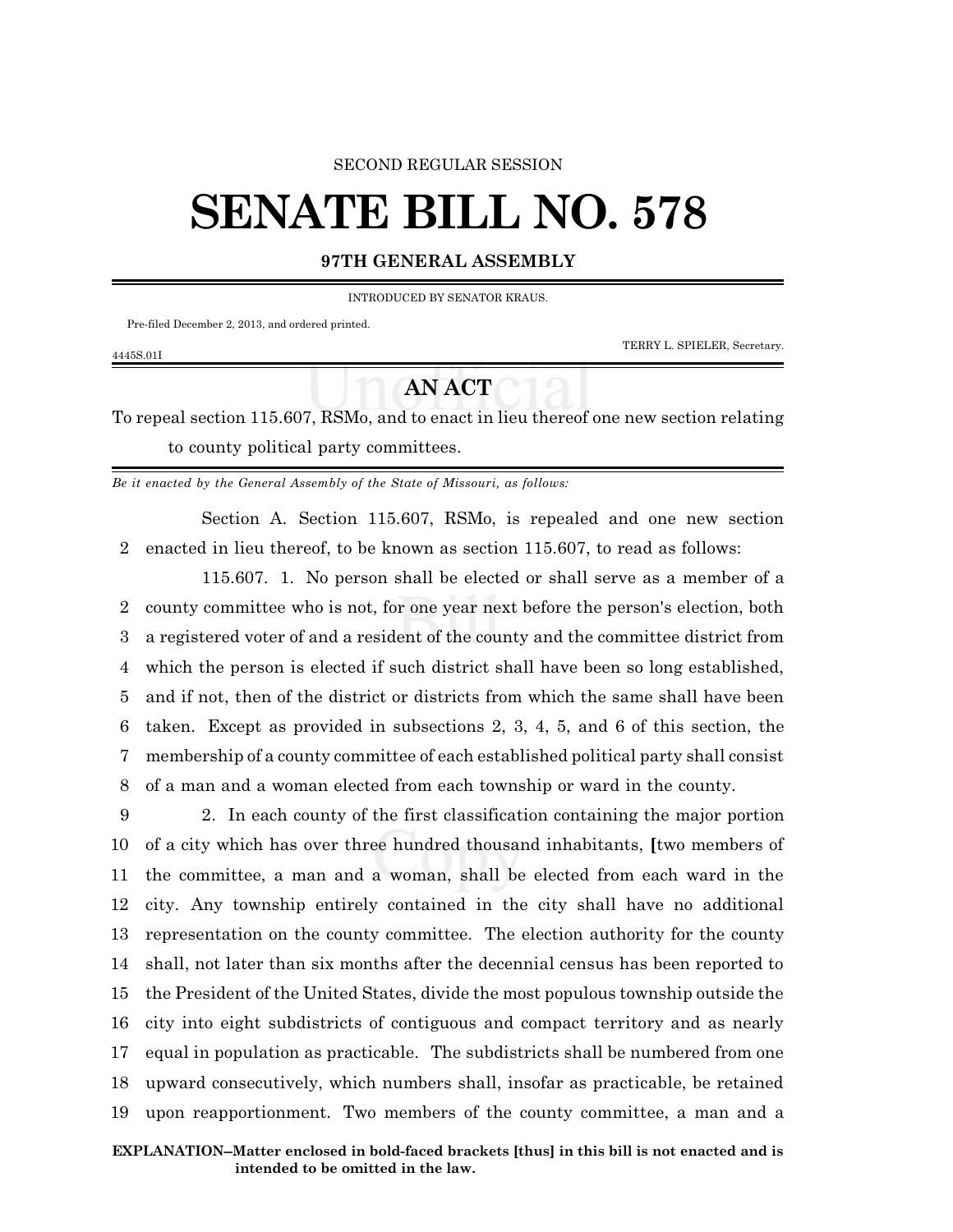woman, shall be elected from each such subdistrict. Six members of the committee, three men and three women, shall be elected from the second and third most populous townships outside the city. Four members of the committee, two men and two women, shall be elected from the other townships outside the city**] members of the committee shall be elected from the districts of each state representative that are in any way contained in the county in the following manner: within six months after each legislative reapportionment, each portion of a legislative district contained in the county shall constitute a single committee district. Two men and two women shall be elected from each committee district formed from a legislative district that is wholly contained in the county as members of the committee, two men and two women shall be elected from each committee district formed from a legislative district that is predominantly contained in the county as members of the committee, and one man and one woman shall be elected from each committee district formed from a legislative district that is partially but not predominantly contained in the county as members of the committee**.

 3. **[**In any city which has over three hundred thousand inhabitants, the major portion of which is located in a county with a charter form of government, for the portion of the city located within such county and notwithstanding section 82.110, it shall be the duty of the election authority, not later than six months after the decennial census has been reported to the President of the United States, to divide such cities into not less than twenty-four nor more than twenty-five wards after each decennial census. Wards shall be so divided that the number of inhabitants in any ward shall not exceed any other ward of the city and within the same county, by more than five percent, measured by the number of the inhabitants determined at the preceding decennial census.

 4.**]** In each county of the first classification containing a portion, but not the major portion, of a city which has over three hundred thousand inhabitants, ten members of the committee, five men and five women, shall be elected from the district of each state representative wholly contained in the county in the following manner: within six months after each legislative reapportionment, the election authority shall divide each legislative district wholly contained in the county into five committee districts of contiguous territory as compact and as nearly equal in population as may be; two members of the committee, a man and a woman, shall be elected from each committee district. The election authority